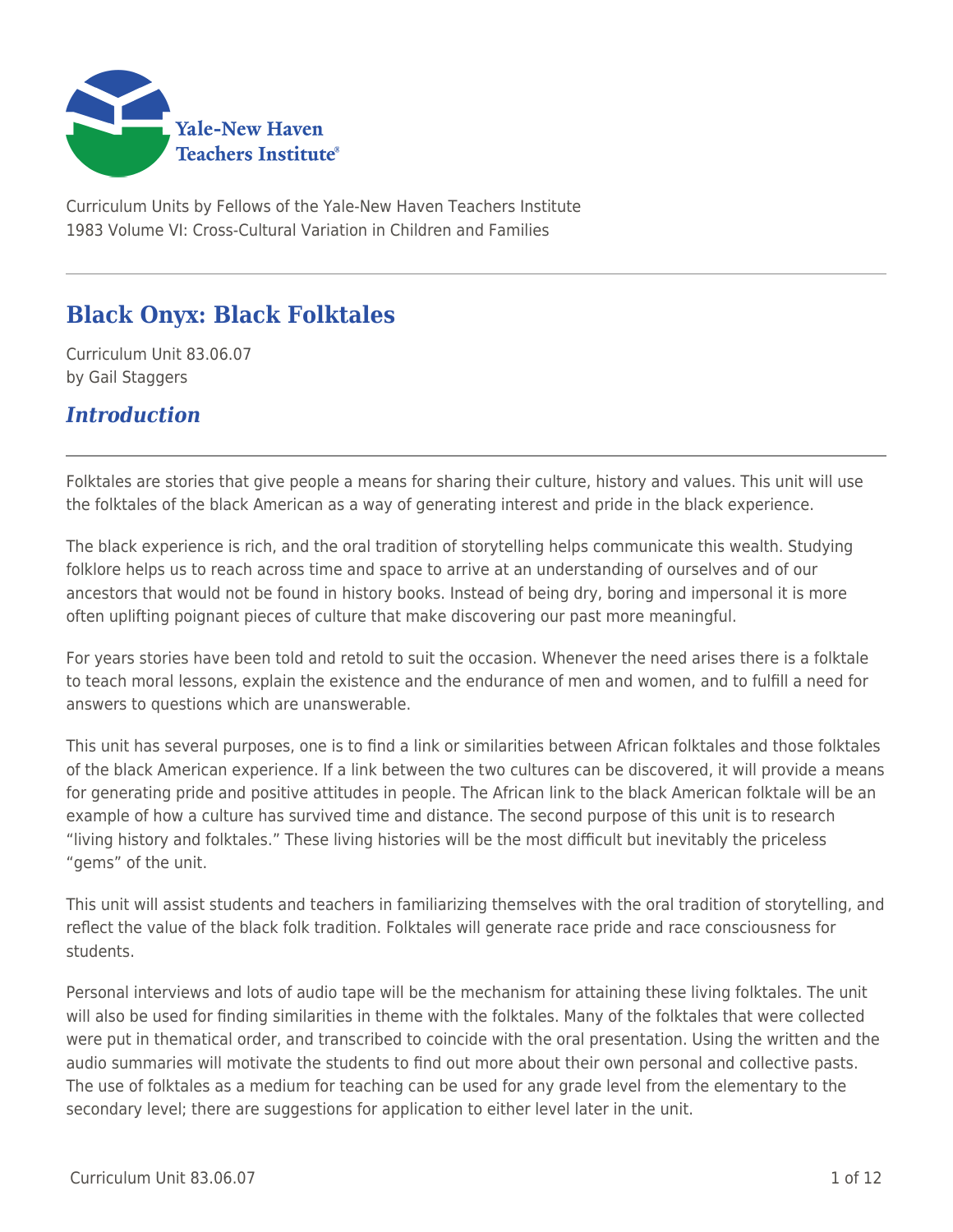Folktales on both of these levels can be used as a tool for teaching history or values. For example, the use of puppetry is an exciting way to teach a folktale on the elementary level and is exciting on the secondary level where students can design puppets and dramatize folktales they have either read or that they have been told.

Several books of folktales and folklore exist and a common theme of collecting the tales appears to run true throughout them. It is a difficult and time consuming job to acquire tales or oral narratives in the flavor they are intended to be told. People either "clam up" or they try to dress up the stories in such a way as to make them presentable.

When approached about this particular project people who normally began talking about the old times seemed to become intimidated about their stories and all of a sudden developed amnesia. Part of the reason for this sudden memory lapse or resistance is that many of the tales are considered to be "in-group" and therefore not intended for the general public.

There are several reasons for this phenomenon. One of the important reasons is that the people who would normally tell these stories would speak in the vernacular of the tale. For example, if someone from the south were telling a tale they might use words and phrases and a speech pattern that people from the north might not be familiar with; and if it came from "up here" it might be seasoned with "street vocabulary" and therefore be seen as inappropriate. The second and perhaps the most important reason for black people's hesitation to tell the story is that blacks feel their stories are not worth much, and have no value and are unimportant.

Racism has done such a good job to create negative self images in black people that it has filled us with the impression that the only people who can enjoy and empathize with our tales is a black audience; and anyone else listening in would only ridicule and laugh at our stories.

A third reason for black people's hesitation is that telling "stories," and this is what they are called(because the word folktales is seen as not applicable by the people who tell them) bares to all a piece of life. These stories expose values, humor and those things that have effected one the most and those things closest to one's heart.

Many folklorists spend almost as much time describing their great search for folktales as they do transcribing the stories that have been told to them.

Zora Neale Hurston, a prominent black folklorist, writes a great deal about her search for the folktales of her hometown. She writes about the difficulty of collecting the tales she had heard many times as a child. She knew the material existed, however she was confronted with problems when she tried to collect the stories. Her discovery that "folklore is not as easy to collect as it sounds," 1 is a problem for all folklorists even when the writer is known by the storyteller, and probably even more difficult for people going into areas where they and their purpose is foreign.2

### **Objectives**

It is generally assumed that black folktales originated in Africa, and since the history of the black American originated in Africa it is probably not far from the truth. However, there are some folklorists who believe that the stories are European in origin.3

It is the contention of this unit that there is a link between Africa and Afro-Americans which is not clearly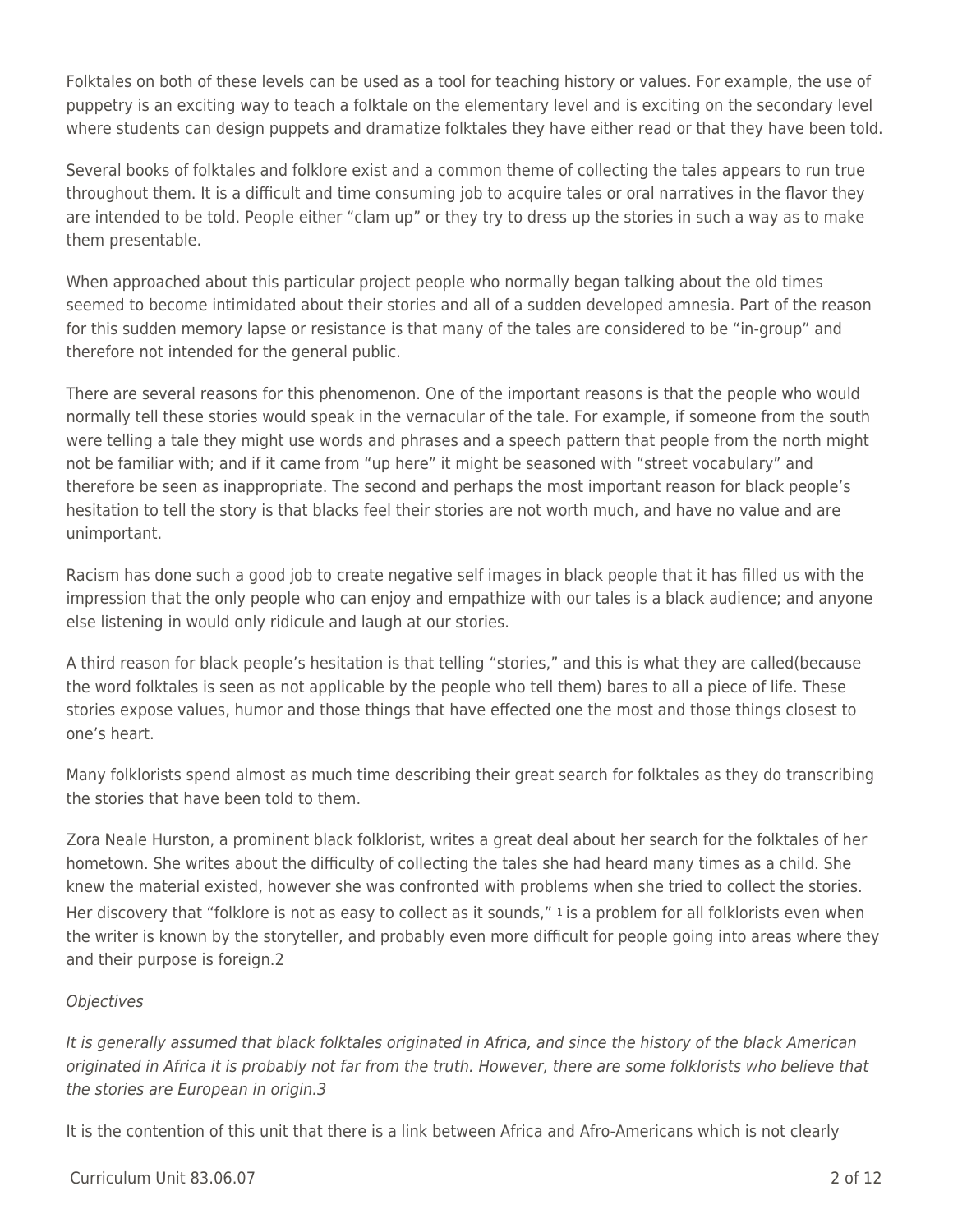defined; however, it does exist. The method for determining the connection between Africa and America is in particular types of stories. The story, or theme for a story used for this unit will be the mermaid story.

In Dorson's book, American Negro Folktales, the use of mermaids in folktales is seen as showing a European influence upon Black folktales. The mermaid tales he used showed the mermaid as being an underwater witch, and as previously stated definitely European, whose use in Black folktales came as a result of slaves being exposed to the tales by their masters.4

For the purposes of disputing this theory an interesting event occurred when the "living histories" were collected. An eleven year old Nigerian girl, Jenny Onubu consented to being interviewed for this unit and proceeded to "tell" me stories from Nigeria. Many of Jenny's tales were very bloody; however, there were some interesting ideas in her tales. For example, she tells two stories about mermaids. Jenny's stories might also be accused of being influenced by other factors, therefore another source of observing the African influence on the Black folktale looking for the African mermaid stories is the story of Akim the Mermaid found in the book of Nigerian folktales Auta the Great and Other Nigerian Folk Stories .

Jenny's story needed to be transcribed because of the difficulty of understanding her accent. For that reason Jenny's story and several of the other stories collected for this unit will be transcribed for purposes of better understanding the stories and also so that they can be better utilized for the classroom.

The oral tradition for the Black American has its roots in Africa where history is orally recorded. Oral history is an important aspect of black history particularly since black folktales, have an important place in the history of Black Americans:

"A few things in the lives of slaves belonged to them in a more intimate and personal way; these were things which illustrated peculiarly well the blending of African traditions with new experiences in America. For instance, folklore was important to them . . . Some of it preserved legends of their own past; some explained natural phenomena or described a world of the spirits; and some told with symbolism the story of the endless warfare between black and white men." 5

The tales of Brer Rabbit, Brer Bear and Brer Fox give to the reader a means of understanding how the black man coped under the oppressive "peculiar institution." When students study Black history, they have difficulties relating to how black people survived spiritually under the system of slavery. Folktales can provide them with a means of observing how people who are oppressed survive. It also gives them a positive sense of pride in the mechanics of survival. Folktales help students overcome a sense of helplessness and anger that is a side effect of racism in America. Folk stories provide a model for understanding those values that a people live with and also reflect the social values, the society, the politics, and the culture of the people.

Education is a discipline whose worth and objectives are, at times, ambiguous. Folktales have an interesting way of dealing with this. One of the folktales found in Zora Neale Hurston's Mules and Men, is that of a farmer whose child has recently returned from school. The child has come back to the farm and the father wants him to write a letter, in the process of writing this letter the father tells the son that he wants him to write a particular sound that the father makes when he wants his horse to go. The sound cannot be written by the boy who in turn tells the father that he cannot duplicate a particular sound. At that time, the father questions his son as to what the boy has learned in school if he cannot spell the word he wants.6 This story helps the reader look into the values of education.

A story collected for this unit implies a similar assumption and amazement about education. An old woman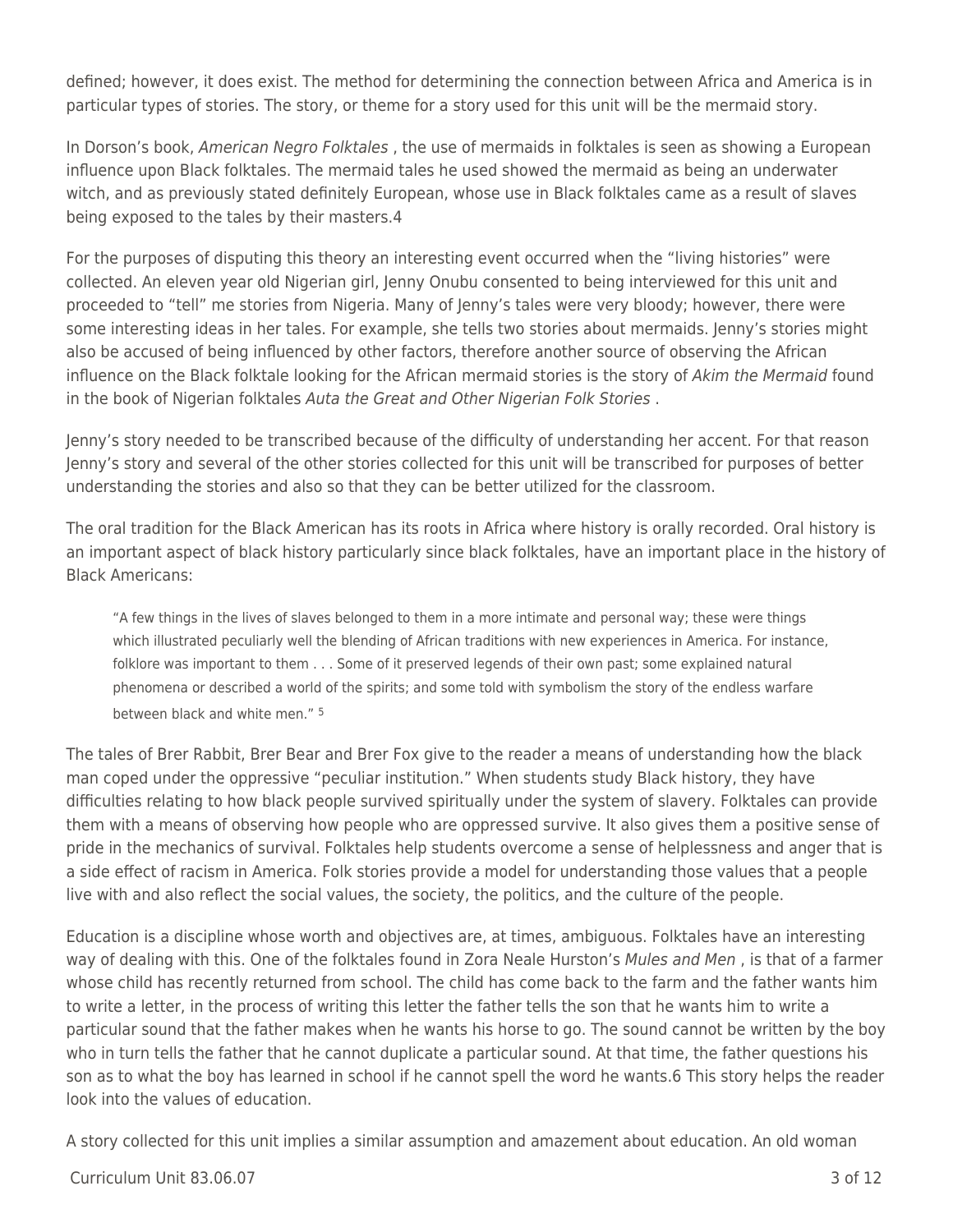wanted one of her children to write a letter:

"Tell Dr. Teal that I has his money and I goin' to pay him his money. Mattie—tell 'im that I doin' fine and the chirren doin' fine, an we gots no complains. Now Mattie, you write his name on de paper.

"Mama, how do you spell Dr. Teal?"

"Lord God, Mattie, you don' hav to spell 'im, jus write 'im on de paper." 7

## *General Procedures*

In order to assist the student in this anthropological search they will adhere to the following procedures.

- 1. They will read folktales included in the book by Julius Lester, Black Folktales.
- 2. They will read comparative tales that deal with the same story or with a similar theme. They will design questions from the stories that will help them in their own search for
- 3. folktales. For example, when they read "The High John" tales in *Black Folktales* they will then<br>3. read another "High John" tale either from Zera Naale Hurstan's Mulse and Man or from read another "High John" tale either from Zora Neale Hurston's Mules and Men or from Richard Dorson's American Negro Folktales.

The primary text for this unit is *Black Folktales* by Julius Lester. This particular book was chosen because of its simplicity, availability and its style. All of these factors make this book accessible to the student. Black Folktales is organized with particular regard to origins, human relationships, love, heroes and people. Within these themes there are several other books of folktales and folktales themselves which deal with these themes.

In the Origins section Lester gives four tales "How God Made Butterflies," "Why Apes Look Like People," "Why Men Have to Work," and "How the Snake Got Its Rattles." These tales can be compared with other tales from other places which share a similar theme. Lester's tale of "Why Men Have to Work" can be read with Hurston's "Why the Black Woman Works So Hard." <sup>8</sup>

In Lester's tale, men work so hard because long ago everything was given to man. If he was hungry he only needed to reach up and there was a piece of sky for him to eat. When the sky became tired of this it moved out of the man's reach so that he had to work to eat.

Hurston's tale says that a black woman was ordered by her master to collect a box that had been placed by God in the middle of the road for thousands of years, and when she opened the box, the only thing she found inside was hard work and that is why she works so hard today.

Explanations providing reasons for men and women working is also the kind of tale a student should be able to collect on his/her own. The question that the student could ask in a student questionnaire would be, "Why do people work?" The question could also be asked, "Do you know a story about why people work or how they work?" In this way they might come up with an interesting tale to be used in class.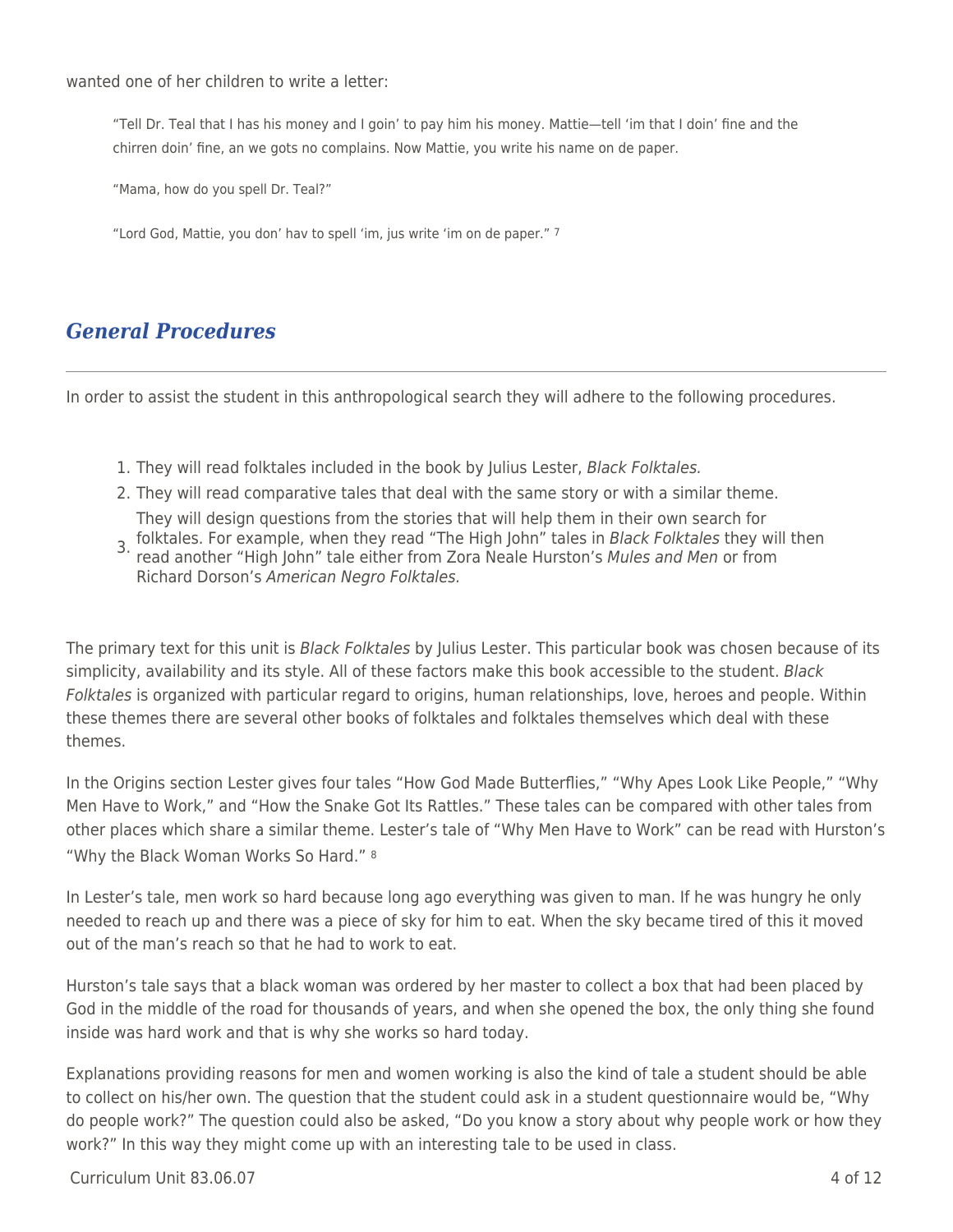The next tale on the origins of men and women in the Lester book explains why men and women look like they do. Lester's book compares man's appearance to that of an ape. Hurston's comparable tale explains, "Why Negroes are black." <sup>9</sup>

Finding correlations between Black Folktales and tales by other folklorists will be an important activity for the class. In this case, students may ask the question, "Why do black people look like they do?" They will perhaps come up with a folksy explanation from family or friends which they can collect.

The tale, "Keep on Steppin"' which is found in *Black Folktales* is just about the same tale as "Remember Youse A Nigger," which is found in the Hurston book.10 There is a great moral lesson to be learned. The lesson and the example are very clear. The kind of tale might prompt a student to make inquiries about tales which deal with strong people who continue on in spite of the adversities they encounter. The question might be posed, "Tell me something about a strong person?"

Using this very simple form of survey allows the student to acquire some expertise at asking questions, it also provides them with a general idea of what they are looking for before they begin.

This method of research for students was developed after several attempts to collect folktales. The method is quite simple because students will undoubtedly meet some difficulty in getting the tales if they don't make sure that they are looking for specific things. Even though they might discover something quite different from what they expected to find.

Folktales can be educational as well as enlightening and exciting way for students/teachers to learn and grow.

This unit contains an audio tape of several black folktales that were shared by several people from the New Haven area, a Nigerian eleven year old girl, and several other folktales. These folktales can be used in conjunction with teaching this unit. A few tales have been transcribed so that they can be understood when the tapes are used.

# *Sample Lesson Plans*

#### **Lesson I**

*Objectives To establish a sense of pride and race consciousness around the black experience.*

### *Methods*

- 1. Listen to the tape on Mermaids as told by Jenny Onuba.
- 2. Read the transcript of Jenny's Mermaid tale.
- 3. Read the tale on mermaids from the Dorson book.
- 4. Read the tale on "Akim the Mermaid," from Auta the Giant Killer.

Note s The tales have been transcribed for two reasons. The first reason is to assist the listener in

 $C$ urriculum Unit 83.06.07  $\qquad \qquad$  5 of 12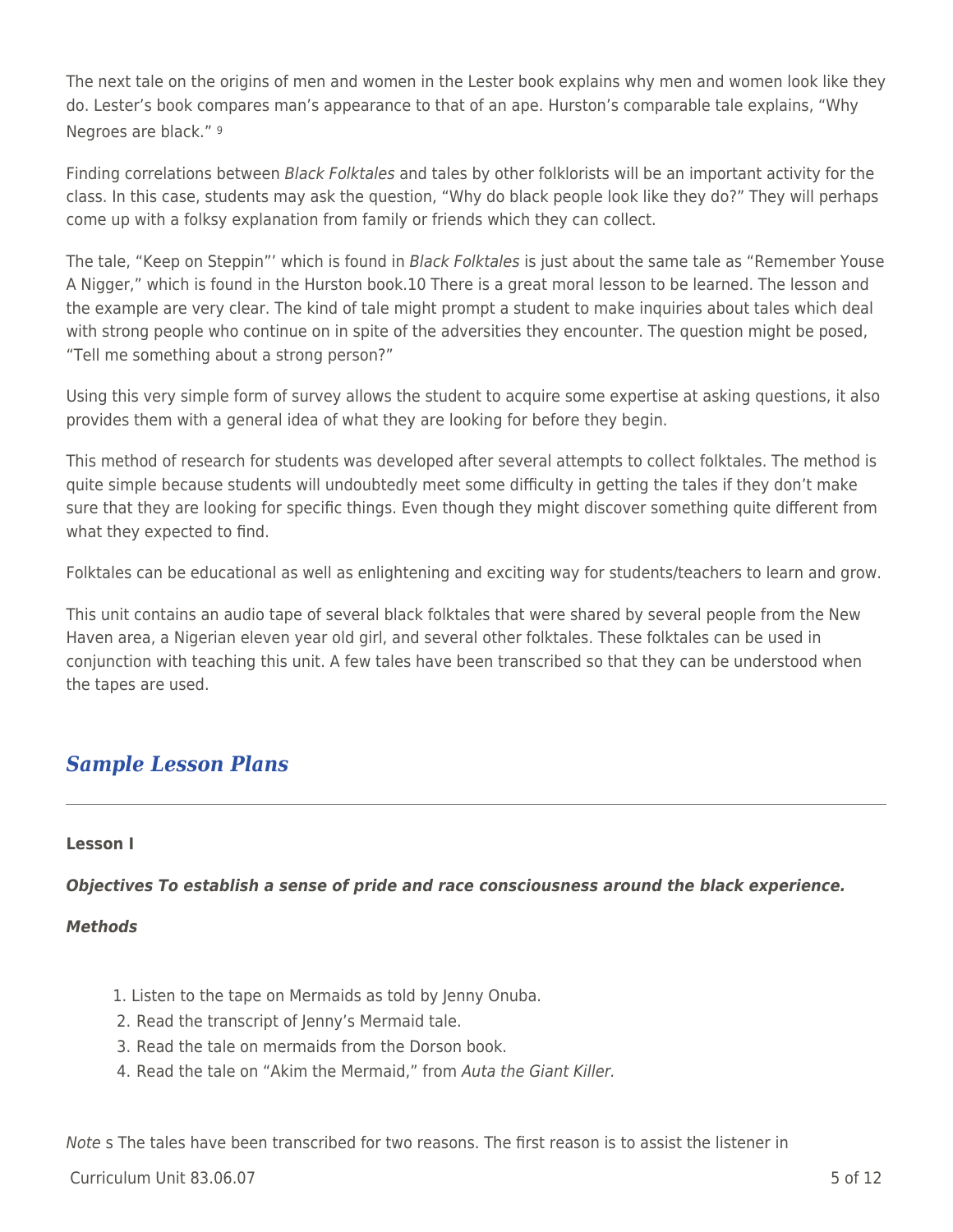understanding what is being said on the tape. All of the tales are told in a "voice" that adds the flavor of the culture and should not be changed for academic purposes, but simply understood. "Voice" is an important element of the folktales because it lends itself to the colloquialisms and tone of a specific area. (Because of the "voice" used on the tape some of the words needed to be explained (but not changed) on the tape.)

The second reason for transcribing the tape is so that when they are used in the classroom the teacher may find new methods along with the methods suggested in this unit for teaching folktales.

# *Worksheet*

- 1. Name of folktales:
- 2. Source of the tale (primary source or secondary source). Describes:
- 3. Theme (Is there a moral or what idea does the tale deal with?):
- 4. Compare the three folktales required to be read. (Remember to use the name of the tale, its source and theme.):

### **Lesson II**

### *Objectives To find a practical use for the folktales to be studied.*

#### *Methods*

- 1. Make a simple puppet or junk puppet.
- 2. Read the folktale.
- 3. Rewrite the folktale using dialog.
- 4. Use the puppets to dramatize the dialog.

#### **Lesson III**

- 1. Students are to prepare a list of questions that can be used in a search for folktales (family and friends would be the source).
- 
- 2. Sample questions" a. Who did you look up to when you were my age?
- b. Did you have a favorite person who told you stories?
- c. What kind of stories did they tell you?
- d. Do you remember one of those stories?

These questions should be prepared as a group project after they have read and listened to several folktales.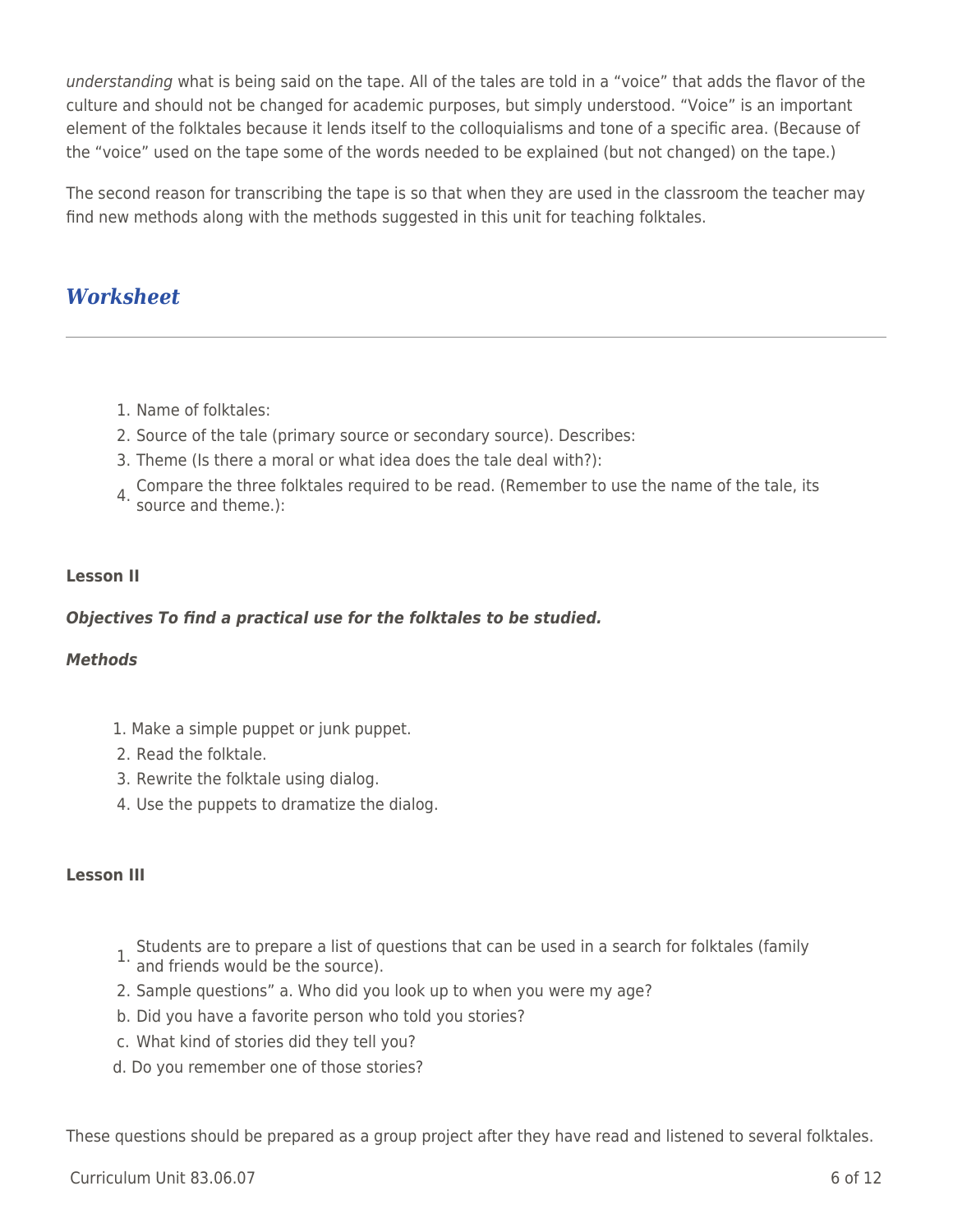#### **Lesson IV**

*Objectives Understand that folktales have themes and ideas that change as time passes and as they are told and retold.*

#### *Methods*

- 1. Listen to one of the tales on the tape.
- 2. Each student is to retell the story changing one idea as it is told around the room. This exercise should be recorded as each student retells the story.

#### Or

One student is told the folktale separate from the group. The tale is then whispered by each student to another student. When the last student hears the tale it is to be told out loud. This

1. is an excellent way of helping students to understand how tales change from person to person.

#### **Lesson V**

### *Objectives The purpose of this lesson is to understand what "voice" is. This should be used in conjunction with the audio tape.*

#### *Methods*

1. Begin discussing the places that students were born or where their parents were born. List these places on the blackboard.

Talk about accents that different people from different places hare. For instance, people from Boston say some words differently from people in Connecticut. Use a word like car (cah), or

2. far (fah). Give more examples, perhaps of a person who is from Brooklyn (again give examples of what some words might sound like). Other places or accents that can be mentioned would be California—Valley girls, Jamaican, or the South.

Stress that you can tell where people come from by the way they speak and the words they

- 3. use—give examples: sub (sandwich), Connecticut; hoagie (sandwich), Philadelphia, Pennsylvania, etc.
- 4. Ask students for words that are used in one place that have a different meaning in another place.
- 5. Begin discussing the places that students are from and where their parents are from. Do the people in that place speak differently from the people in this place? Define what "voice" is.
- 6. Describe the "voice" used in the tape.
- 7. Listen to the type—choose any tale.
- 8. Give students transcripts of the tape after they have listened to it first. Do each tale individually.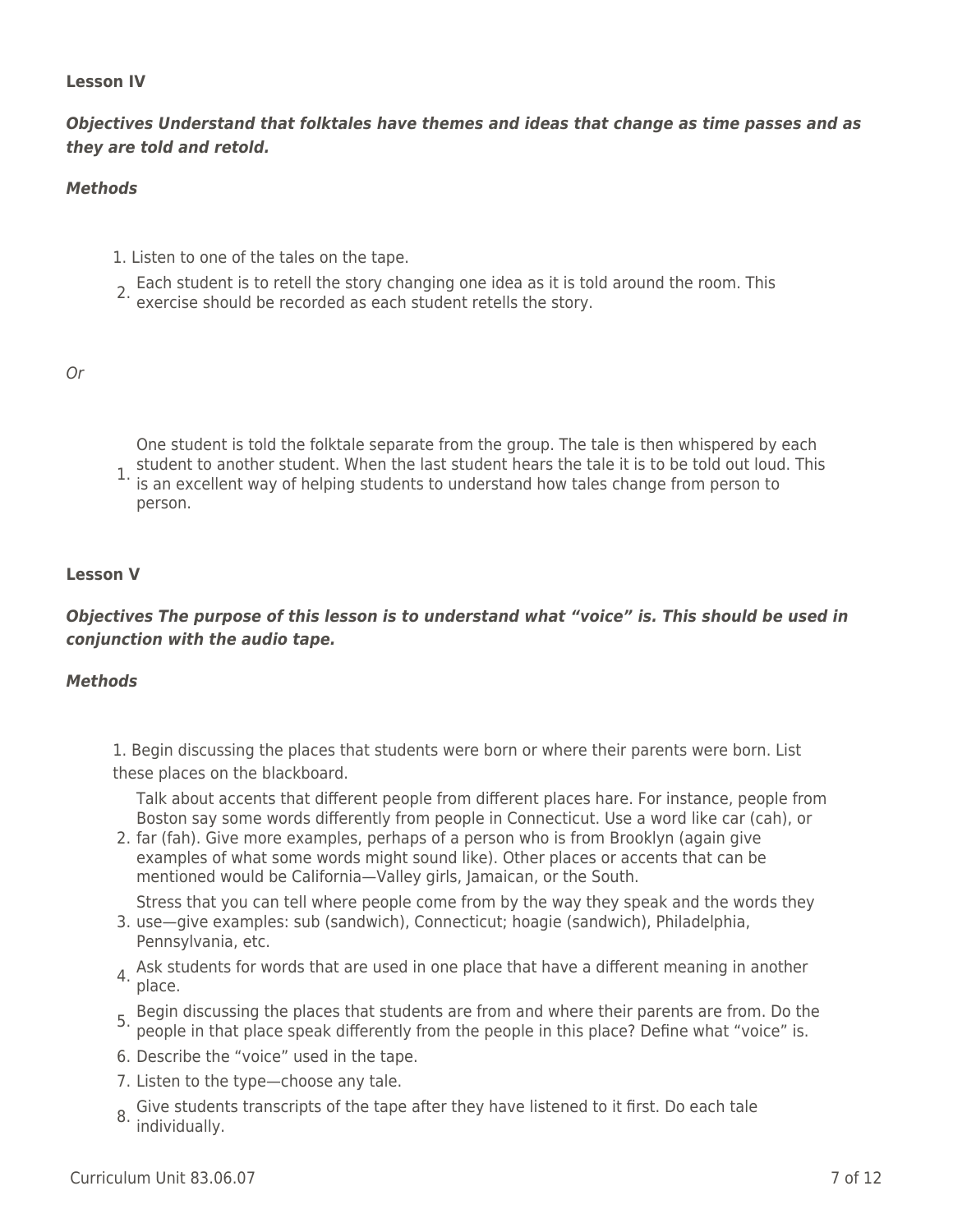# *Transcripts*

Cassette recorded by Jenny Onobu, of Nigeria. (Ages almost eleven years old. Language (native): Idoma). Recorded at the Educational Institute for Learning and Research, 65 East 96th Street, New York, New York, June 2 and 6, 1983.

Jenny: In Nigeria one man is my daddy's friend. That man went to that place in the river. I always go there too. But one day the lady, the man, I'm sorry I say the lady. The man saw a mermaid coming out. The man saw the mermaid and then, but the man is (soldier  $? \ldots$ ) and the man took the  $(?) \ldots$  off the mermaid.

In one part of Nigeria called Makodi. I been to there two times. They make food, call that food AKLA (ochra?). This food, the time and one day the mermaid saw the ladies making this food. Another time and the mermaid come out of the river and dress herself like a lady who is making . . . saw Akla . . . they cut. And they say this lady, you know how to make this food very well. And the people think is a human, but is mermaid.

And one day, one man come out and one man just come out from the car and says "I want to buy this Akla." And the mermaid say, "Is finished." And the man started fighting with the mermaid and the man . . . (saw in the lady's dress??). "This lady is not a lady—is a mermaid." And if the time . . . they throw the mermaid in the river. And the man who beat the mermaid is sleeping and the mermaid come to the man's bed, take the knife and cut the man's neck. And the lady, (the man's wife ) come and start shouting. And the people think the lady kill the husband and they kill the lady back. End of mermaid story.

I want to tell you another one.

One time I went to swim with my friend Viki and my friend Esta and my sister's daughter Ada. We went to there to wash our clothes and swim. And I'm washing my clothes and my clothes started running away. But I'm asking my friends . . . . the clothes I'm washing. My friend say she don't worry. But look at the clothes. I'm trying to cry and my friend say, "Look the clothes is running away." I say, "But who trade(?) there? She don't know. My friend hold my leg. I look. I look and haven't see anyone. But I look inside and I see the real mermaid f . . . (?). I started shouting after the mermaid disappeared.

Cassette recorded by Margaret Staggers, on June 30th, 1983. Mrs. Staggers was born and raised in Plantersville, South Carolina, and recorded stories here that she remembers from her childhood. (The remainder of Margaret Staggers' transcript can be obtained, by request, from the Yale—New Haven Teacher's Institute office.)

Margret?

Yes Mam.

Is that you gal?

Yes Mam.

Come here momen (moment). You goin' to the village?

Yes Mam.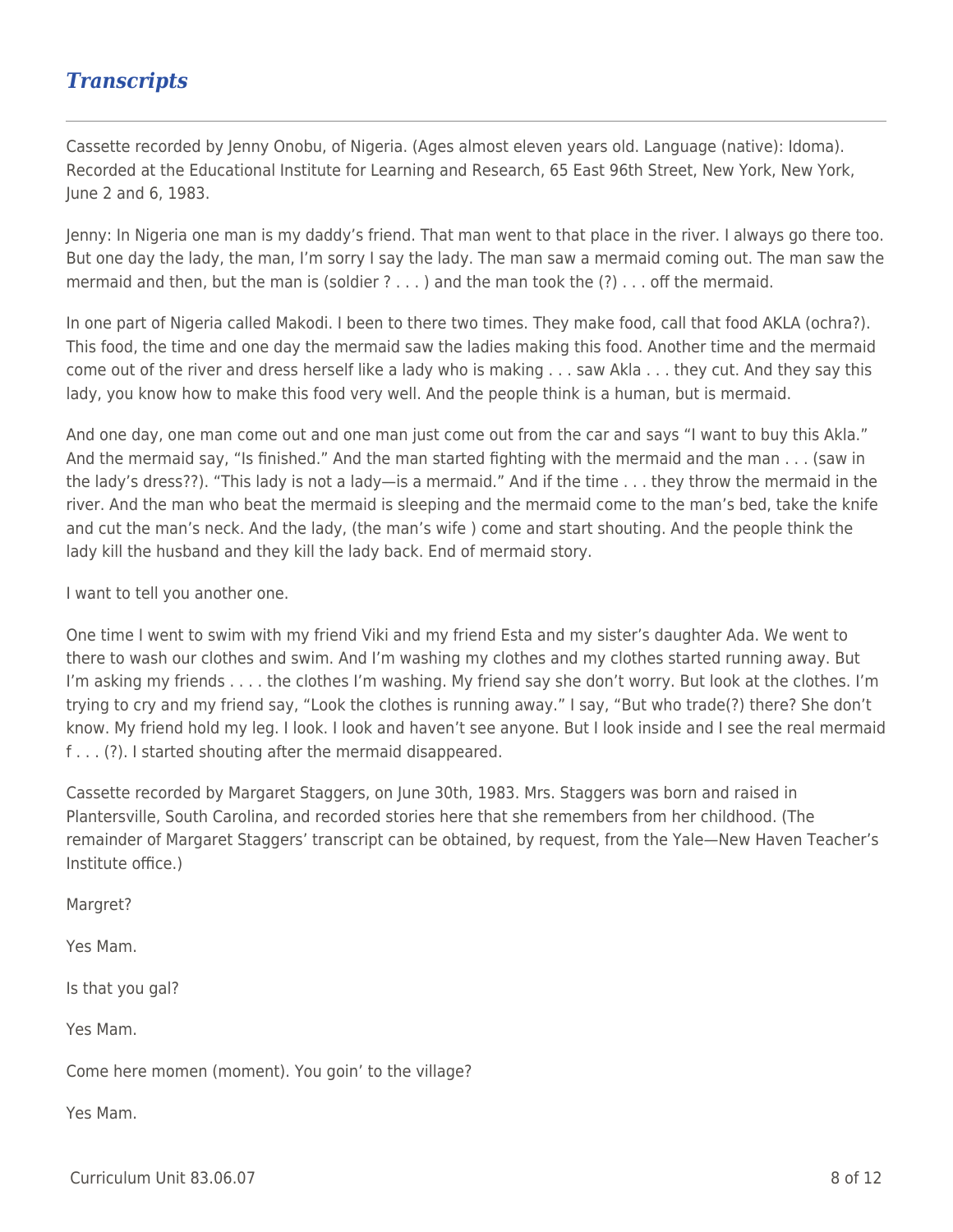I want to send wid (with) you for sumpin' (something). I want sumpin' from that village so bad. I been a wish and wish that someone come by hyeah (here) goin' to the village. Come heah (here) momen! Get me a nickle wud (worth) of sausage, and a nickle wud of cheese. Get me a bun. And a let me see, what else I wanna (want to) send for. I think I want a bottle of dope (soda), and a ain' anudder (another) nickle in dey (there) ane (any)? Get me a piece of cheese and you take dat udder (other) nickle. Oh, thank you God, thank you Jesus.

That you gal? Oh gal, I too glad to see you dis mornin'.

Sister Margret home?

Yes Mam.

What you do de (there) now?

I leave her makin' some bread crust.

Oh, I mean to call Sister Margret yesterday cause I had a message for her and I forgot all about that woman dis mornin! Oh, I got to get over dere (there) and talk to that woman dis mornin!

Hey Julia. How you dis mornin' gal?

Oh, I ain't coin' too good Sarah. I had this headache on top of me that bothered me so bad.

Oh, my God hav mercy I ain' doin' too good myself, but I yah (here). I de yah (be here). You know I thank God for this thing today cause I de yah. Cause I could a been gon (gone) you know. Too much a people a wait for dis day but dey gon. Too much a people a wisht they had been here today but de(they) gon. But you hav to thank God. You ain got nothin' but a head on you to bother you. God, I got too much a ache and pain sometime I don't know where to put myself.

Eva dere?

Yes, Sarah, Eva in yah (here).

Oh God, come here Eva. Gal, I too glad to see you dis mornin'. I want you to write a letter fo me.

Alright, mam, I'll be right out wid my paper and my pencil.

Eva, I wan you to write a letter for to Doctor Teal for me dis mownin'. You tell Doctor Teal I say I'm comin' down dere and I'm gonna bring dat money. And tell Doctor Teal I say I woulda been don dey (down there) but I just didin' had the money. Tell Doctor Teal he don' hav ta worry bout me cause soon as I get dat money I'm gonna put dat money in him hand.

How do you spell Doctor Teal?

Oh God, Eva—you ain hav to spell 'im just put 'im on dat paper.

Hey Sister Mary, how you dis mawnin' (morning) gal?

I ain' feel too good dis mawnin'. Clara been sick all night. I been up all las night.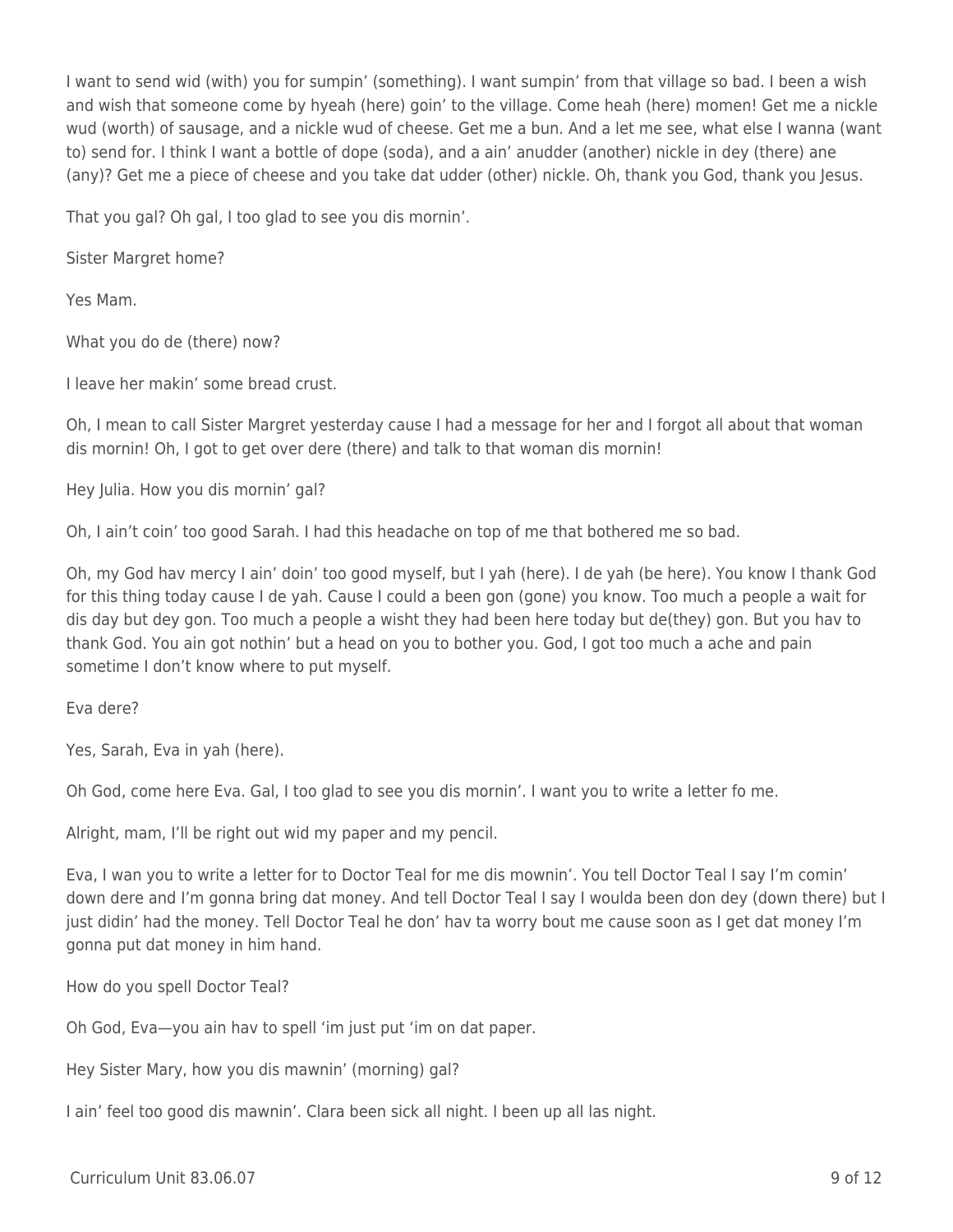Oh, das too bad Sister Mary. Clara sick and you ain had nothin' to giv Clara?

Yeah, Sister Lena, I giv Clara everthing I coulda find to give Clara. But Clara jus didin' feel good las night and de gal wooden (wouldn't) say nothin'. I ain know what wrong wid de gal, but it be too sick las night.

So how Floy come along Sister Lena?

Well, Floy de dere (be here), Floy de dere. Still in dere. I don' know you know. Dem chillun (children) don' talk to you no more you know? Dey jus a sit dere, but I know Flora ain' feel good. Cause when Flora don eat I know Floy ain' feel good. You see Floy got dat head on top a him and dat head be botherin' him all de time. You know? An I don't know what it is but de doctor say it sumpin' dey can't do no good wid, you know. But I try to giv Floy everythin' I can to give Floy to try to help Floy to feel better. But Floy dis a sit dere.

### **Notes**

- 1. Hurston, Zora, Mules and Men , Negro Universities Press, p. 18.
- 2. Ibid., p. 23.
- 3. Dorson, Richard, American Negro Folktales , Fawcett Publications, p. 22.
- 4. Ibid., p. 23.
- 5. Stampp, Kenneth R., The Peculiar Institution , p. 367.
- 6. Hurston, Zora, Mules and Men , Negro Universities Press, p. 34.
- 7. Story as told to Gail Staggers by Margaret Staggers.
- 8. Hurston, Zora, Mules and Men , Negro Universities Press, p. 102.
- 9. Lester, Julius, B lack Folktales, Grove Press, p. 153.
- 10. Hurston, Zora, Mules and Men , Negro Universities Press, p. 88.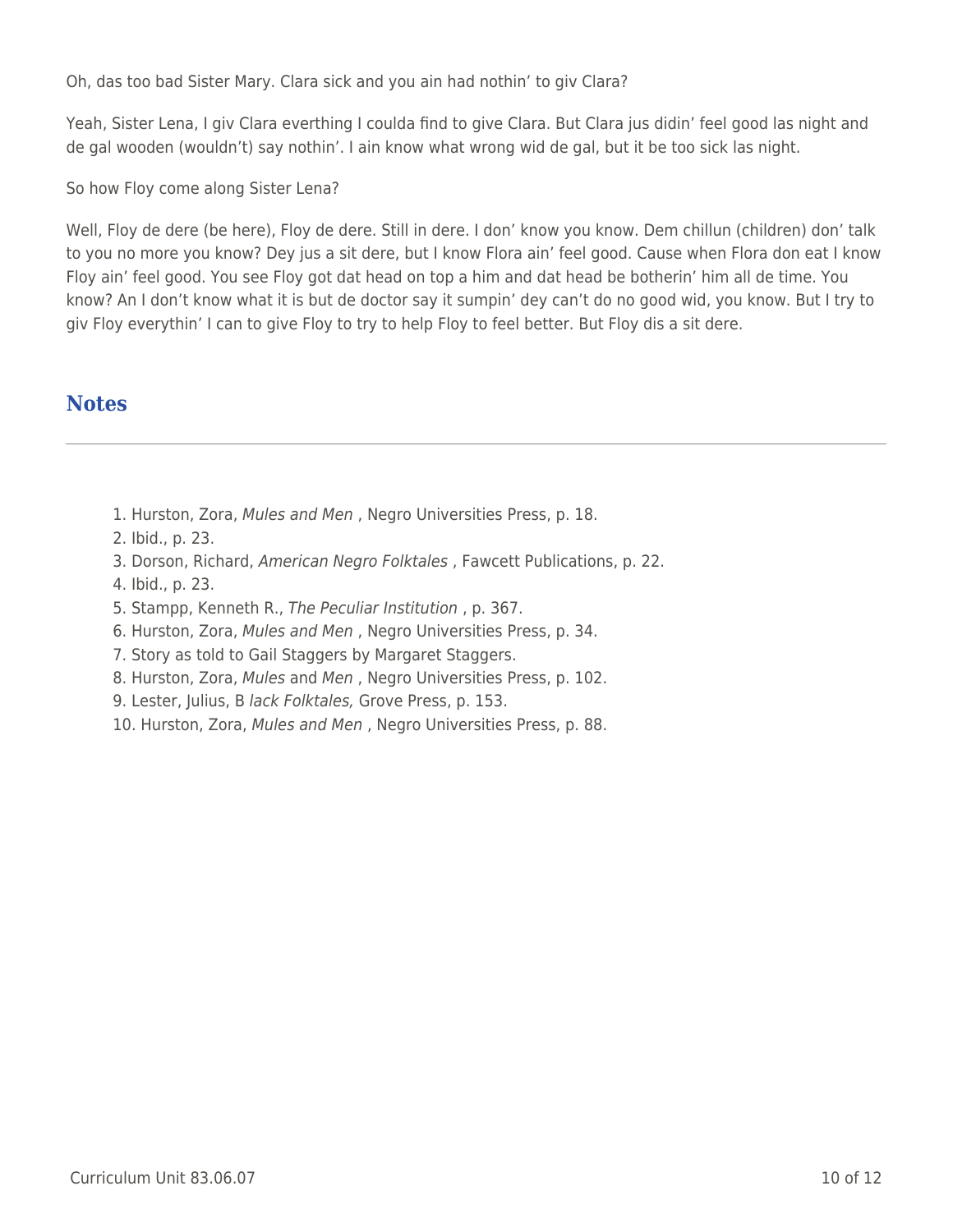### **Student Reading List**

Courlander, Harold. A Treasury of Afro-American Folklore . New York: Crown Publishers, 1976. Dance, Daryl Cumber. Shuckin ' and Jivin '. Bloomington, Indiana: Indiana University Press, 1978. Dundes, Alan. Mother Wit From the Laughing Barrel . New Jersey: Prentice Hall, 1973. Haley, Alex. Roots . New York: Doubleday, 1976. Hurston, Zora Neal. Mules and Men . New York: Negro Universities Press, 1969. Lester, Julius. Black Folktales. New York: Grove Press, 1969.

## **Bibliography**

Abrahams, Roger D. Deep Down in the Jungle . Chicago, Illinois: Aldine Publishing Company, 1970.

Urban black narrative folklore from Philadelphia, Pennsylvania. Excellent as a source on the trials of collecting folklore.

Abrahams, Roger D. Positively Black . New Jersey: Prentice Hall, 1970.

More collections of urban folktales.

Courlander, Harold. A Treasury of Afro-American Folklore. New York: Crown Publishers, 1976.

A collection of oral literature, legends, tales, songs, religious beliefs, customs, sayings of people of African descent.

Dorson, Richard M. American Negro Folktales . Greenwich, Connecticut: Fawcett Publications, 1967.

Collection of black folktales with an interesting introduction which links black folktales to a European past.

Dorson, Richard M. African Folklore . New York: Doubleday and Co. Inc., 1972.

Collection of African folktales from several tribes.

Dundes, Alan. Mother Wit From the Laughing Barrel . New Jersey: Prentice Hall, 1973.

Selected readings and interpretations of black folklore topics, such as: folk medicine, folk stories, folk heroes and folk traditions.

Dance, Daryl Cumber. Shuckin ' and Jivin '. Bloomington: Indiana University Press, 1978.

Folklore from contemporary black Americans—a good survey of black folktales—can be used in the classroom.